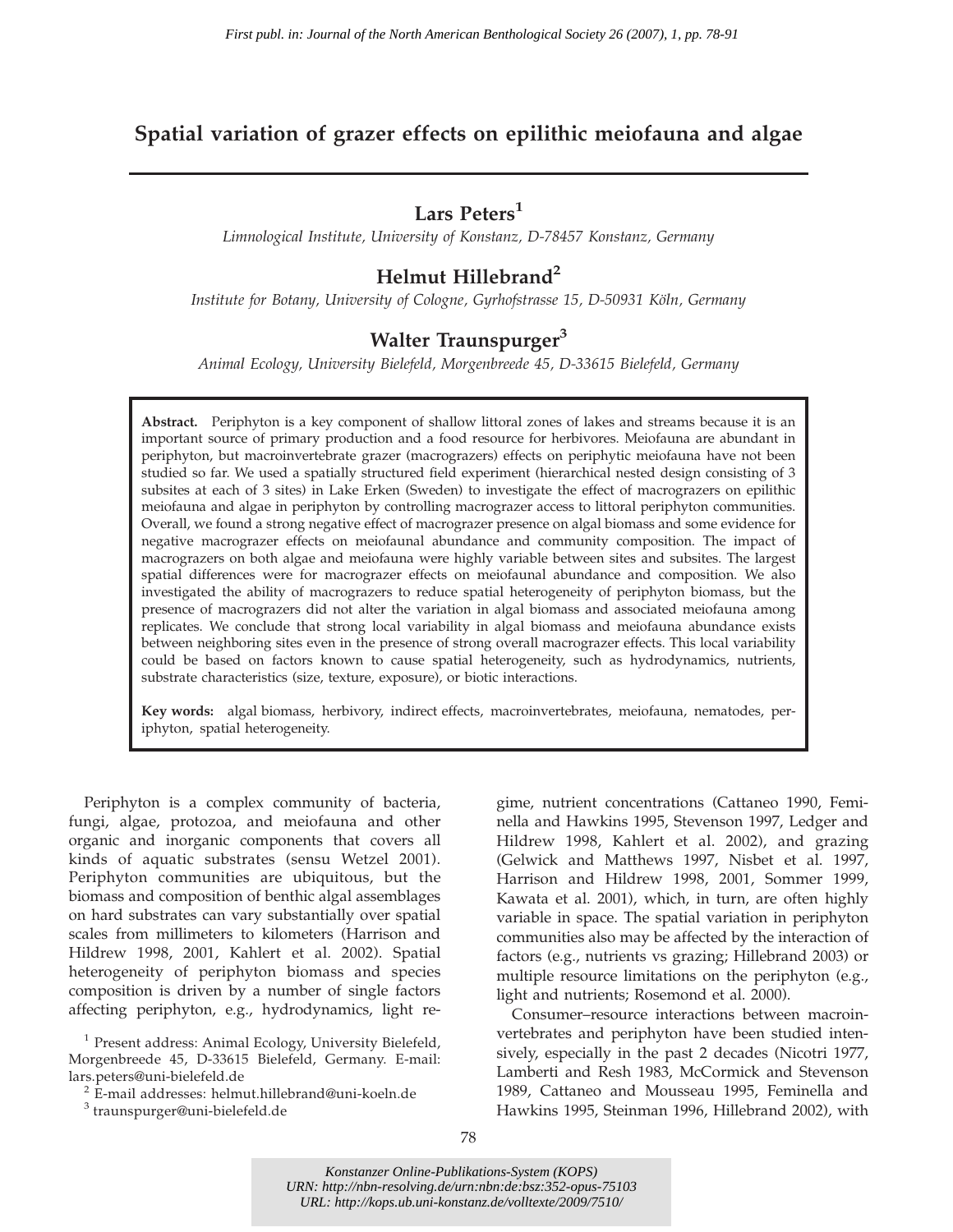a broad consensus that grazing by macroinvertebrate herbivores (macrograzers; e.g., gastropods, insect larvae, crustaceans) leads to a reduction of periphyton biomass and changes in composition and physiognomy. Herbivory can be affected by a variety of factors leading to spatially heterogeneous impacts on the periphyton. If macrograzer community composition is spatially homogeneous, changes in the impact of grazing can be caused by predator-induced behavioral changes (Power 1992, Turner et al. 2000) or differences in physical conditions (e.g., flow velocity; DeNicola and McIntire 1991). If the macrograzer community composition is spatially variable, spatial heterogeneity of grazing effects can be a consequence of differences in grazing efficiency determined by feeding modes of single grazer species (Steinman 1996).

Periphyton also serves as habitat for many meiobenthic taxa, some of which inhabit periphyton in high abundances (nematodes and rotifers) and moderate to high species diversity (nematodes; Meschkat 1934, Pieczynska 1964, Traunspurger 1992, Peters and Traunspurger 2005). Surprisingly little information about periphytic meiofauna is available, and interactions between benthic macroconsumers and meiofauna in freshwater ecosystems (i.e., meiofauna as prey for macroinvertebrates) have been insufficiently investigated (summarized in Schmid and Schmid-Araya 2002). The few freshwater studies on predator–prey relationships involving meiofaunal taxa show that meiofauna are subject to macroinvertebrate (Hildrew et al. 1985, Feminella and Stewart 1986, Sephton 1987, Tokeshi 1991, Lancaster and Robertson 1995, Beier et al. 2004) or fish predation (Adamicka 1991, Rundle and Hildrew 1992), and that fish can have strong effects on meiofaunal abundance (Hakenkamp and Palmer 2000).

Detailed analyses of effects of macrograzers on meiofaunal organisms or on whole meiofaunal communities in the periphyton are lacking. However, a preliminary study of the effects of macrograzers on different components of the periphyton provides an indication of the capacity of macrograzers to influence epilithic meiofaunal abundance (Hillebrand et al. 2002). In addition, studies on epilithic meiofauna in freshwater and marine systems show that meiofaunal abundance is closely connected to epilithic algal biomass and total organic matter content (Hall and Bell 1988, Peters and Traunspurger 2005, Peters et al. 2005). Therefore, we predict that macrograzers will influence meiofaunal abundance and community composition directly by consumption or indirectly by altering periphyton size and structure.

We present results of an experiment on macrograzer–periphyton interactions that analyzed the spatial distribution of macrograzer effects on epilithic meiofauna and algae in the littoral zone of Lake Erken, Sweden. We manipulated macrograzer access to periphyton and associated meiofauna in a hierarchical nested spatial design focusing on mesoscale variation (i.e., variation of effects within a single ecosystem). We addressed 3 basic questions in this experiment: 1) Do macrograzers affect meiofaunal abundance and community structure in the periphyton? 2) Are grazing impacts variable in space? 3) Does grazing affect food resource variability?

### Methods

#### Study site

Lake Erken (lat 59°50′N, long 18°35′E) covers an area of 23.7 km<sup>2</sup> within a catchment area of 141 km<sup>2</sup>. Mean depth is 9.0 m, pH is  $\sim$ 8.0, and mean conductivity is  $280 \mu S/cm$ . The lake is mesotrophic to eutrophic, with a mean total P concentration of  $27.0 \mu g/L$  and a mean total N concentration of  $657 \mu g/L$ . The littoral zone of the lake is characterized by cobblestones of different sizes, inhabited by a rich grazer fauna dominated by gastropods (especially Theodoxus fluviatilis, Bithynia tentaculata, and Viviparus viviparus) and trichopteran larvae, with additional important contributions by isopods (Asellus aquaticus) and ephemeropteran larvae (Hillebrand and Kahlert 2001).

#### Experimental setup

We manipulated grazer access to the periphyton in an experiment with a hierarchical nested spatial design. A nested design is recommended for examination of spatial variation in ecological processes (Cooper et al. 1997). We focused on spatial scales of meters and kilometers and avoided small-scale heterogeneity by using unglazed ceramic tiles  $(4.7 \times 4.7)$ cm) as substrates. We chose 3 sites (kilometer scale, designated according to their geographic position NW, NE, and SE) that were separated by 3.2 km (NW–NE), 3.9 km (NW–SE), and 2.5 km (NE–SE) (Fig. 1A). Site SE was examined in a previous study on grazing effects on periphyton in Lake Erken (Hillebrand and Kahlert 2001). The sites represent a range of wind exposure, with site NE being the least exposed and site SE being highly exposed to the predominantly westerly winds. Within each site, we chose 3 subsites (meter scale) 10 m apart at the same water depth (70–90 cm). We placed a set of 3 experimental units  $(blocks = replicates)$  in each subsite.

Each experimental unit consisted of a concrete plate  $(40 \times 40$  cm) with 1 replicate of each of 3 different treatments: 2 caged treatments and 1 uncaged treat-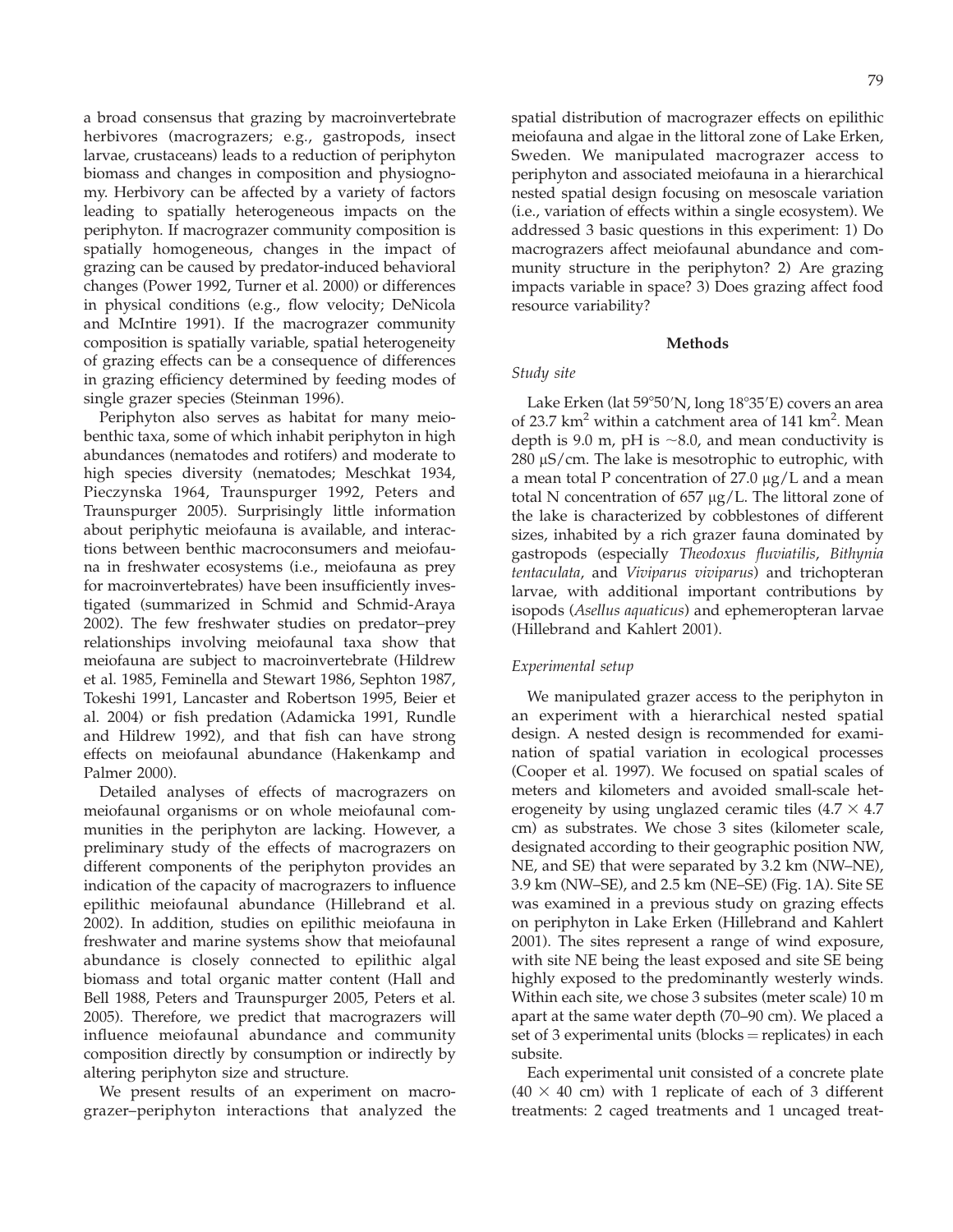

FIG. 1. A.—Lake Erken with depth structure and experimental sites (NW, NE, SE). B.—Experimental design: at each site, 3 subsites (a, b, c) were randomly chosen. Each subsite had 3 replicates of 3 grazing treatments (exclosure, open cages, uncaged). C.— Macrograzer faunal composition at each subsite.

ment. Cages were  $15 \times 15 \times 15$  cm and were made of metal frames and a tightly adhered 1-mm screen (Hillebrand and Kahlert 2001). Exclosure cages (excl) were fully enclosed, open cages (open) had 2 adjacent sides cut out to allow grazer access, and uncaged treatments (con) were controls for cage artifacts. We equipped each treatment on each concrete plate with 1 ceramic tile (resulting in 3 tiles/concrete plate) that had been pre-incubated in the lake at one site for 6 mo (December 2000–June 2001) and was overgrown by periphyton at the start of the experiment. Thus, the complete experiment consisted of 3 sites  $\times$  3 subsites  $\times$ 3 blocks (replicates)  $\times$  3 treatments = 81 samples (Fig. 1B).

We started the experiment on 18 June 2001 when tiles were glued to the concrete plates and screens were placed on top of the metal frames. The top screens were removable so that they could be replaced to prevent shading caused by algal colonization of the screens. During the experiment, we exchanged and cleaned the screens weekly until we sampled the concrete plates on 16 July 2001. We considered the 4 wk duration of the experiment long enough to permit detection of grazing effects (Feminella and Hawkins 1995, Hillebrand and Kahlert 2001, Hillebrand et al. 2002), but short enough that the periphyton communities would retain sufficient meiofauna for analysis of abundance and community composition.

### Sampling and analyses

We analyzed macrograzer density and composition on the concrete plates (1600 cm<sup>2</sup>) once at each subsite. On 9 July 2001, we carefully removed one concrete plate from each subsite and picked all macroscopically visible organisms  $(>1$  mm) from the upper side of the plate. Plates were then carefully put back on the lake bottom, avoiding disturbance of the experimental tiles. We fixed the macrograzers in 70% ethanol, and counted and identified them to species (gastropods) or order (crustaceans, insects).

On 16 July 2001, we removed the tiles from each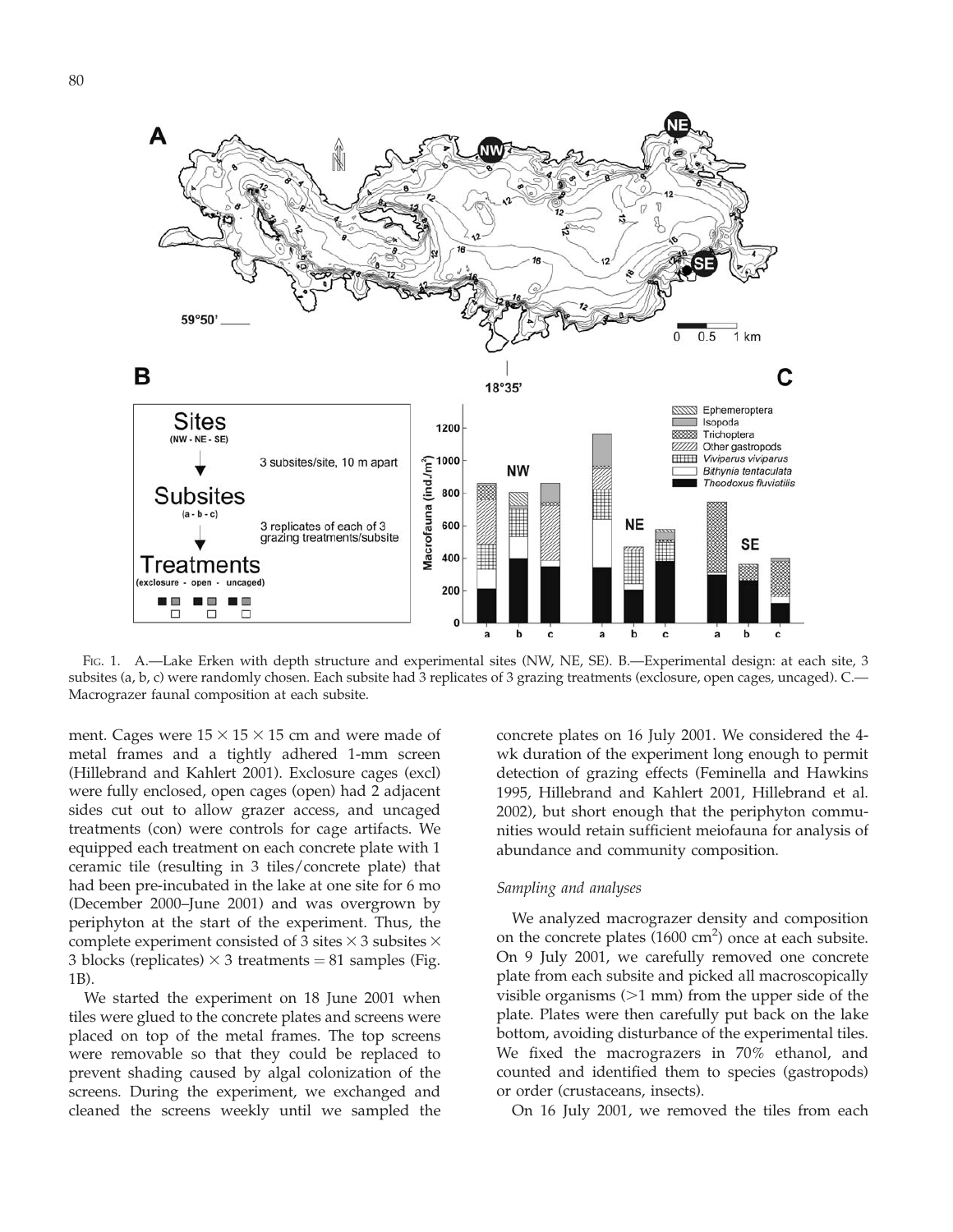$2007$  GRAZER EFFECTS ON MEIOFAUNA AND ALGAE 81

concrete plate and immediately placed the tiles in plastic bags with filtered lake water. We transferred the plastic bags to the laboratory, where we stored them at  $4^{\circ}$ C in the dark until all processing was completed (<4 h). We carefully removed all epilithic material from the tiles with water and razor blades. We separated algal conglomerates with scissors and forceps to attain suspensions that were as homogenous as possible. We adjusted the suspensions to a defined volume (100–150 mL) and subsampled them by stirring and sampling with a 5-mL pipette. We filtered 1 aliquot (10–20 mL) onto glass-fiber filters (Whatman GF/C, 25-mm diameter; Whatman, Maidstone, UK) for the analysis of chlorophyll a (Chl a). We stored all filtered samples at  $-18^{\circ}$ C until analyzed. We extracted Chl a with acetone (90%) at  $4^{\circ}$ C in the dark for 24 h. We measured Chl a concentrations spectrophotometrically and used pheophytin-uncorrected values to calculate Chl a concentrations (Stich and Brinker 2005). We sieved the remainder of each sample (80–140 mL) through a  $30$ - $\mu$ m-mesh net. We fixed all organisms retained on the net with formaldehyde (4% final concentration) and stained them with rose Bengal. We counted all meiofaunal organisms at  $40\times$  using a stereomicroscope and classified them into major taxonomic groups (nematodes, rotifers, crustaceans [harpacticoid, cyclopoid, and calanoid copepods, copepod nauplii, and ostracods], and others [oligochaetes and tardigrades]).

## Statistical design

We assessed the effect of grazer presence on algal biomass (as Chl a) and meiofaunal abundance with a mixed-model nested analysis of variance (ANOVA) design (Cooper et al. 1997, Underwood 1997). We contrasted grazer treatments (excl, open, con) and sites (NE, NW, SE), and nested subsites (a, b, c) within sites. Subsites were used as random factors, whereas grazing and site were considered fixed.  $Log_e(x)$ transformation of the dependent variables resulted in homogeneous variances. We used Tukey's Honestly Significant Difference (HSD) test for post hoc comparison of grazer treatments, sites, and subsites. We used Spearman rank correlations on subsite data ( $n = 9$ ) for analyses of correlations between algal biomass and meiofaunal abundance.

We investigated the effect of grazer presence on the variability of algal biomass by calculating coefficients of variation (CV). CV is not a spatially explicit measure of variability; it describes variation around the mean using all replicates of one treatment combination. However, we regard CV as a suitable measure of variability in our study because we focused on mesoscale variability (within-ecosystem variability). At the centimeter scale, we calculated the CV for the 3 replicates of each treatment at each subsite. At the meter scale, we calculated the CV for the 3 subsite means for each treatment at each site. At the kilometer scale, we calculated the CV for the 3 site means for each treatment. Thus, the CVs followed a nested hierarchy and relied on 3 replicates at each scale. We used a 2-factor ANOVA on CV with scale (cm, m, km) and grazing (excl, open, con) as independent factors to test whether variability between replicates was affected by distance or grazer access. Untransformed data were homoscedastic. We did all ANOVAs and correlations using Statistica software (version 6; StatSoft, Tulsa, Oklahoma).

We used nonmetric multidimensional scaling (NMDS) to analyze the effects of grazing on meiofaunal group composition and spatial differences in group composition. The Bray–Curtis coefficient S was used to compute similarities based on absolute group abundance/cm<sup>2</sup> . S ranges from 100% for 2 samples that are completely similar to 0% for 2 samples that have no species in common. *S* has the advantage of not being influenced by joint absences of species in 2 samples, a circumstance under which many other coefficients fail (Clarke and Green 1988). We transformed meiofaunal Utarke and Green 1966). We transformed metolaurial<br>abundance data  $(\sqrt{x})$  before calculating Bray–Curtis similarities (Clarke 1993). Distances in NMDS ordination plots are relative because they are based on rank abundances in samples. The relative dissimilarity between samples is reflected in the relative distances in the plot. Therefore, NMDS plots can be arbitrarily rotated and scaled and do not posses defined axes. The larger the distance between 2 points (samples) in an NMDS plot, the lower the similarity between the 2 samples and vice versa. If samples are clustered and clusters are separated in an NMDS plot, then the differences in community structures among clusters are larger than the differences among samples within each cluster. The quality or reliability of a 2-dimensional NMDS plot is indicated by the stress value, which gives good or excellent representation of the similarities between samples when  $< 0.1$  or  $< 0.05$ , respectively (Clarke 1993).

We used a 2-way analysis of similarities (ANOSIM) test for differences in meiofaunal group composition between subsites (a, b, c) and treatments (excl, open, con). We used 1-way ANOSIM to test for differences in meiofaunal group composition between sites (NW, NE, and SE). The ANOSIM procedure compares the ranked similarities for differences within and between groups. The resulting R-value usually lies between 0 and 1, but can lie within a range of  $-1$  to  $+1$ . A large Rvalue indicates separation of the groups, and small values close to 0 imply little or no separation (Clarke and Warwick 2001). Negative R-values  $\ll$ 0 can occur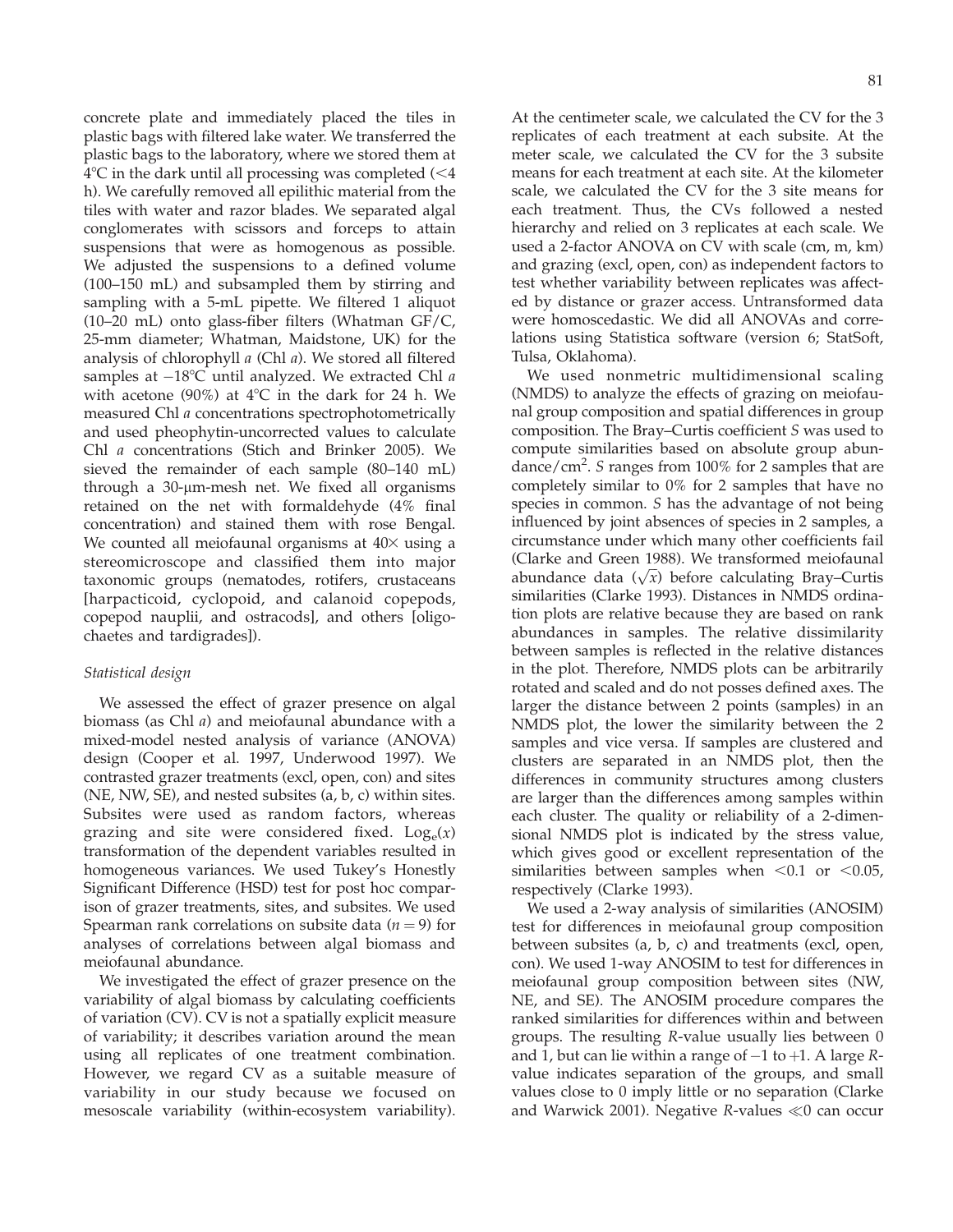

FIG. 2. Nonmetric multidimensional scaling (NMDS) plot of macrofaunal composition at 3 sites (NW, NE, SE) and 3 subsites (a, b, c) in Lake Erken. NMDS calculations are based on Bray–Curtis similarity with untransformed abundance (ind./m<sup>2</sup>) data.

when a community is species-poor or when the individuals have a strongly clustered spatial or temporal distribution, so that replicates are very variable, but each sample has similar amounts of variability among replicates (Chapman and Underwood 1999). In contrast to standard Z-type statistics, R has an absolute interpretation of its value that is potentially more meaningful than its statistical significance. As with standard tests, R can be significantly different from 0 with a difference too small to be important if there are enough replicates. A global R exists for the analyses based on the ANOVA result and for pairwise comparisons based on multiple post hoc tests. We considered R-values  $>0.5$  indicative of pronounced differences between groups. We analyzed differences in the macrograzer community between sites using a 1-way ANOSIM with one randomly chosen concrete plate per subsite as replicate ( $n = 9$ ). These analyses were carried out using the PRIMER software package (version 6; PRIMER-E, Plymouth, UK).

### Results

#### Macrograzer fauna

The survey of macrograzer composition revealed no differences in total abundances  $(1$ -way ANOVA: MS = 91,458.0,  $F_{2,6} = 1.48$ ,  $p = 0.3$ ; Fig. 1C), but perceivable differences in the proportion of major groups between sites (Figs 1C, 2). The 1-way ANOSIM resulted in significant overall differences in the macrograzer community between sites (global  $R = 0.498$ ,  $p <$ 0.05), with site SE tending to have a different macroinvertebrate composition from sites NW  $(R =$ 1.0,  $p = 0.1$ ) and NE ( $R = 0.852$ ,  $p = 0.1$ ); no differences were found between sites NW and NE ( $R = -0.333$ ,  $p =$ 0.9) (Fig. 2). The most abundant macrograzers were the gastropod species T. fluviatilis, B. tentaculata, and V. viviparus, and mayfly and caddisfly larvae (Fig. 1C). Trichopteran larvae were important only at site SE, whereas the communities at other sites were largely dominated by gastropods. Theodoxus fluviatilis were evenly abundant at all subsites, whereas V. viviparus and B. tentaculata were differentially distributed among sites and subsites.

#### Algal biomass and meiofaunal abundance

A comparison between open cages and uncaged control plots showed that algal biomass (ANOVA: MS  $=0.46$ ,  $F_{1,50}$  = 0.54,  $p$  = 0.47) and meiofaunal abundance (ANOVA: MS = 1.23,  $F_{1,50} = 0.79$ ,  $p = 0.38$ ) did not differ between the 2 grazing treatments. Thus, no cage artifacts were found, and both open cages and uncaged treatments were included in the remaining analyses. Algal biomass differed among sites, with significant differences between sites NE and NW ( $p <$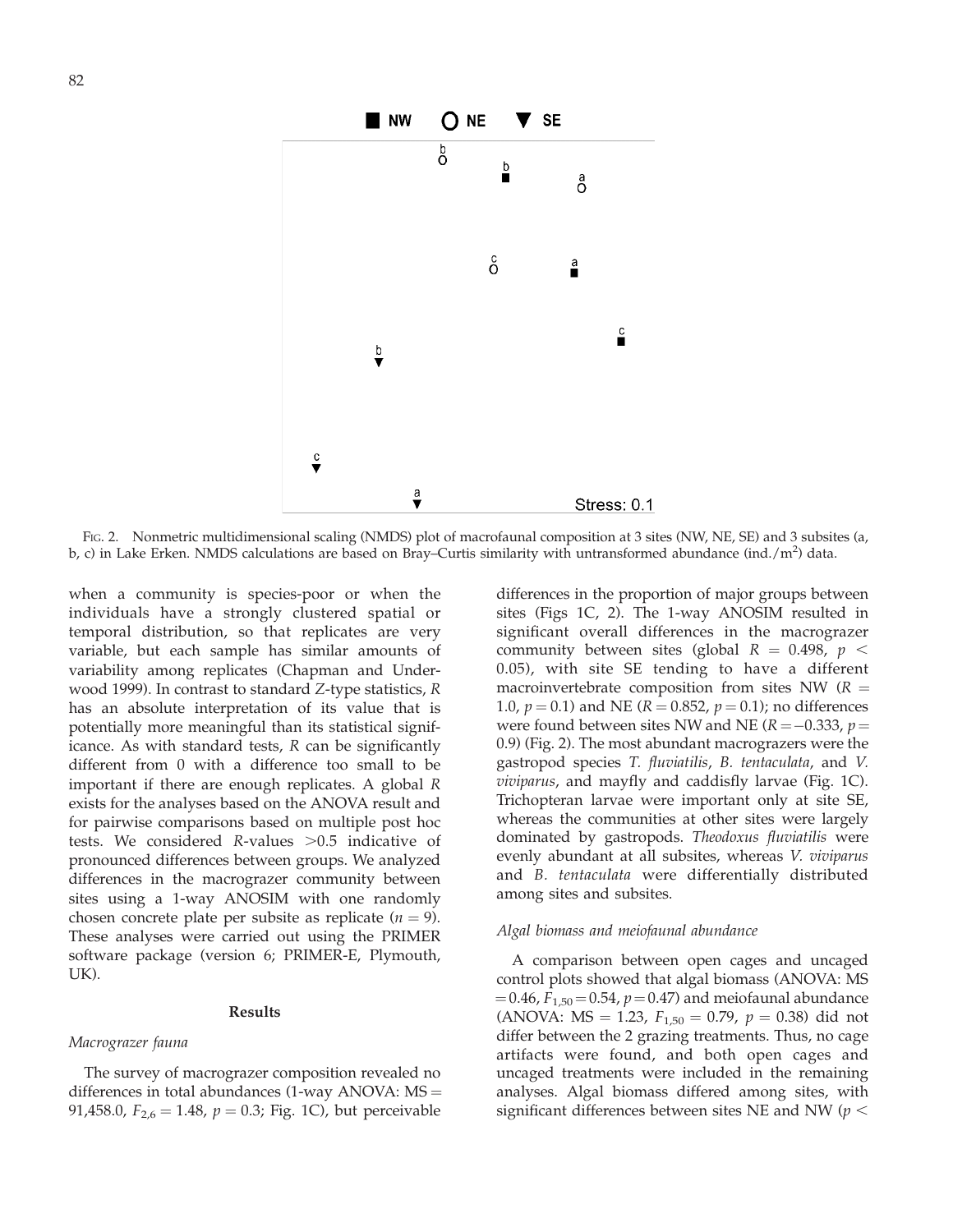| <b>Effects</b>               | Chlorophyll a |       |       |         | Meiofaunal abundance |       |      |       |
|------------------------------|---------------|-------|-------|---------|----------------------|-------|------|-------|
|                              | df            | MS    |       |         | df                   | MS    |      |       |
| Grazing (f)                  |               | 11.96 | 15.00 | < 0.001 |                      | 1.60  | 1.66 | 0.230 |
| Site (f)                     |               | 4.81  | 6.19  | 0.034   |                      | 14.86 | 5.69 | 0.041 |
| Subsite (site) (r)           | h             | 0.78  | 0.97  | 0.483   | h                    | 2.63  | 2.71 | 0.067 |
| Grazing $\times$ site (f)    |               | 1.91  | 2.39  | 0.108   |                      | 2.41  | 2.50 | 0.098 |
| Grazing $\times$ subsite (r) | 12            | 0.80  | 1.64  | 0.110   | 12                   | 0.97  | 2.21 | 0.025 |
| Error                        | 51            | 0.49  |       |         | 51                   | 0.44  |      |       |

TABLE 1. Three-factor nested analysis of variance (ANOVA) on  $log_e(x)$ -transformed algal biomass (as chlorophyll a) and meiofaunal abundance. Independent factors were grazing (open and exclosure cages and uncaged controls) and sites (NE, NW, SE), with subsites (a, b, c) nested within sites in Lake Erken. A mixed-model ANOVA with fixed (f) and random (r) factors was used.

0.01) and sites NE and SE ( $p < 0.001$ ), and no difference between sites SE and NW ( $p = 0.96$ ; Table 1, Fig. 3). Grazing had a significant negative effect on algal biomass (Table 1), with significant differences between exclosures and open cages (Tukey's HSD,  $p <$ 0.001) and exclosures and uncaged controls ( $p <$ 0.001). No interaction between grazer presence and spatial scale was found for algal biomass (Table 1), although grazing was especially prominent at site NW, where algal biomass was largely removed from the tiles (Fig. 3). At sites NE and SE, the effect of grazing on algal biomass differed among subsites.

Meiofaunal abundance was highly variable and differed among all sites ( $p < 0.01$ ), but differed between subsites only at site SE ( $p < 0.01$ ; Table 1, Fig. 4). Grazing had no overall effect on meiofaunal abundance (Table 1), but affected meiofaunal abundance at subsites a and b at site NW, based on significant differences between exclosures and open cages (Tukey's HSD,  $p < 0.001$ ) and between exclo-



Fig. 3. Mean (±1 SE) algal biomass (µg chlorophyll a [Chl a]/cm<sup>2</sup>) in 3 grazing treatments (exclosures [excl], open cages [open], and uncaged controls [con]) at 3 subsites (a, b, c) within 3 sites (NW, NE, SE) in Lake Erken.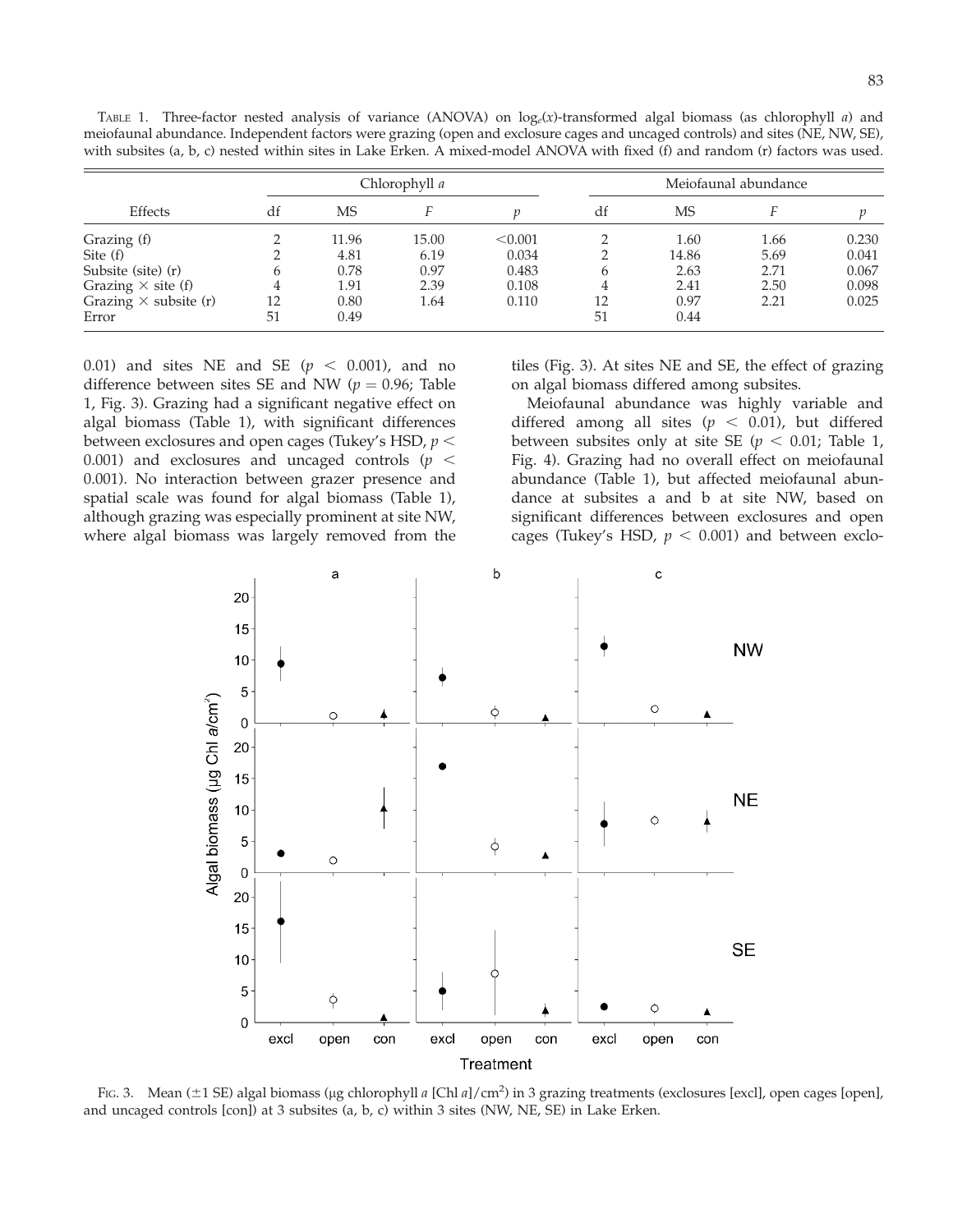

FIG. 4. Cumulative mean  $(+1$  SE) meiofaunal abundance (ind./cm<sup>2</sup>) and abundance of each taxonomic group in 3 grazing treatments (exclosures [excl], open cages [open], and uncaged controls [con]) at 3 subsites (a, b, c) within 3 sites (NW, NE, SE) in Lake Erken.

sures and uncaged controls ( $p < 0.05$ ; Fig. 4). At sites NE and SE, grazing had no effect on meiofaunal abundance. Grazing effects on meiofaunal abundance varied on both spatial scales (Fig. 4), and interactions of grazing effects with subsite were significant. The interaction of grazer effects with site was not significant (Table 1).

We found a strong relationship between meiofaunal abundance and algal biomass at 4 subsites (Spearman rank correlation, NW, a:  $R = 0.85$ ,  $p < 0.01$ , b:  $R = 0.73$ ,  $p < 0.05$ ; NE, c: R = 0.75,  $p < 0.05$ ; SE, b: R = 0.68,  $p <$ 0.05). Correlations at all other subsites were positive but not significant. At site NW (subsites a and b), the highest meiofaunal abundances were associated with the highest algal biomasses in the exclosures.

Neither distance (ANOVA,  $MS = 911.8$ ,  $F_{2,30} = 1.03$ , p.  $( 0.368)$  nor grazing (MS = 76.1,  $F_{2,30} = 0.09$ ,  $p = 0.917$ ) had an effect on the variability of algal biomass measured as CV (Fig. 5A), and neither distance (MS  $=$  12.4,  $F_{2,30}$  = 0.01,  $p$  = 0.986) nor grazing (MS = 478.3,  $F_{2,30}$  = 0.51,  $p$  = 0.605) had an effect on the variability of meiofaunal abundance (Fig. 5B). The interaction between the 2 factors was not significant for both algal biomass (MS = 253.0,  $F_{4,30} = 0.29$ ,  $p = 0.884$ ) and meiofaunal abundance (MS = 1071.5,  $F_{4,30} = 1.15$ ,  $p =$ 0.354).

#### Grazing effects on meiofaunal group composition

The meiofaunal community was largely dominated by nematodes, especially at site SE (Fig. 4), where nematodes constituted 86.6  $\pm$  8.0% of the meiofauna. At sites NW and NE, nematodes constituted 73.3  $\pm$ 17.0% and 60.4  $\pm$  12.3%, respectively, of all meiofauna (means across all subsites and treatments  $\pm$  SD; NW: *n*  $=$  27, NE:  $n = 24$ ). At site NE, crustaceans (17.0  $\pm$  6.6%) and rotifers (13.3  $\pm$  7.0%) contributed considerably to the meiofauna, and at site NW, crustaceans (13.7  $\pm$ 14.0%) were the  $2<sup>nd</sup>$ -most frequent group because of their dominance in exclosures at subsite c.

NMDS ordination of samples for each of the 3 sites revealed that the largest differences in meiofaunal community composition were between subsites and treatments at site NW (Fig. 6A), and that some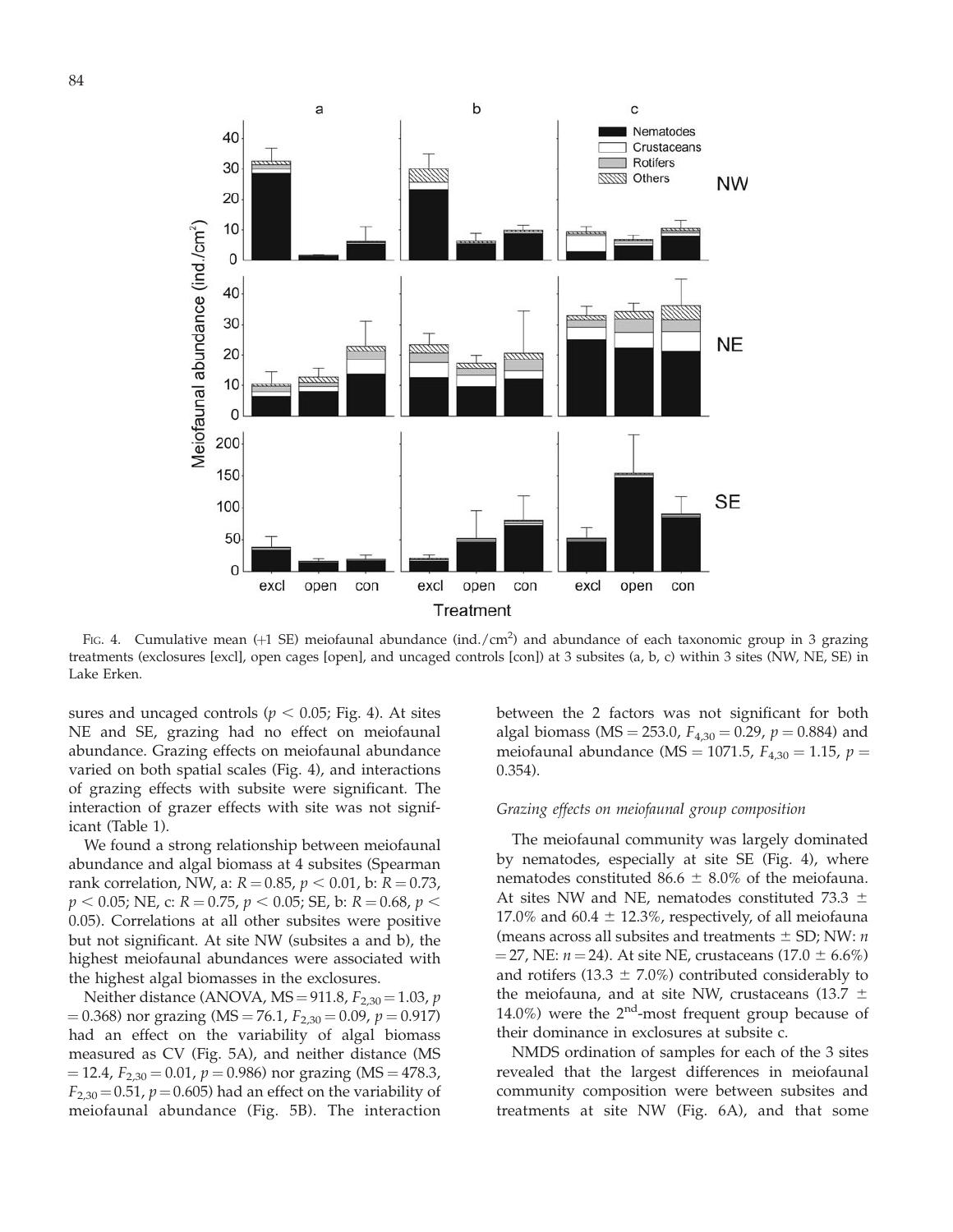

FIG. 5. Coefficients of variation (CVs) of algal biomass (A) and meiofaunal abundance (B) in 3 grazing treatments (exclosures [excl], open cages [open], and uncaged controls [con]) at 3 spatial scales (cm, m, km) in Lake Erken.  $n = 3$  for each CV for each treatment and at each spatial scale (see text for details). Overlapping points are marked with \*.

differences existed between subsites a and c at sites NE and SE (Fig. 6B, C). At site NW, replicates of grazed (uncaged control, open cages) and ungrazed (exclosure) treatments at each subsite clustered together with clearly observable distances between grazed and ungrazed treatments in the NMDS plot (Fig. 6A). These differences were most pronounced at the subsites a and b and showed a tendency to be different at subsite c. At sites NE and SE, no such patterns were found, indicating little effect of macrograzers on meiofaunal community structure (Fig. 6B, C).

ANOSIM showed that grazing affected the meiofaunal community structure at site NW (global  $R =$ 0.578,  $p = 0.001$ ), with pronounced differences in the community structure between uncaged controls and exclosures ( $R = 0.65$ ,  $p = 0.001$ ) and between exclosures and open cages ( $R = 0.79$ ,  $p = 0.001$ ) (Table 2). Meiofauna community composition did not differ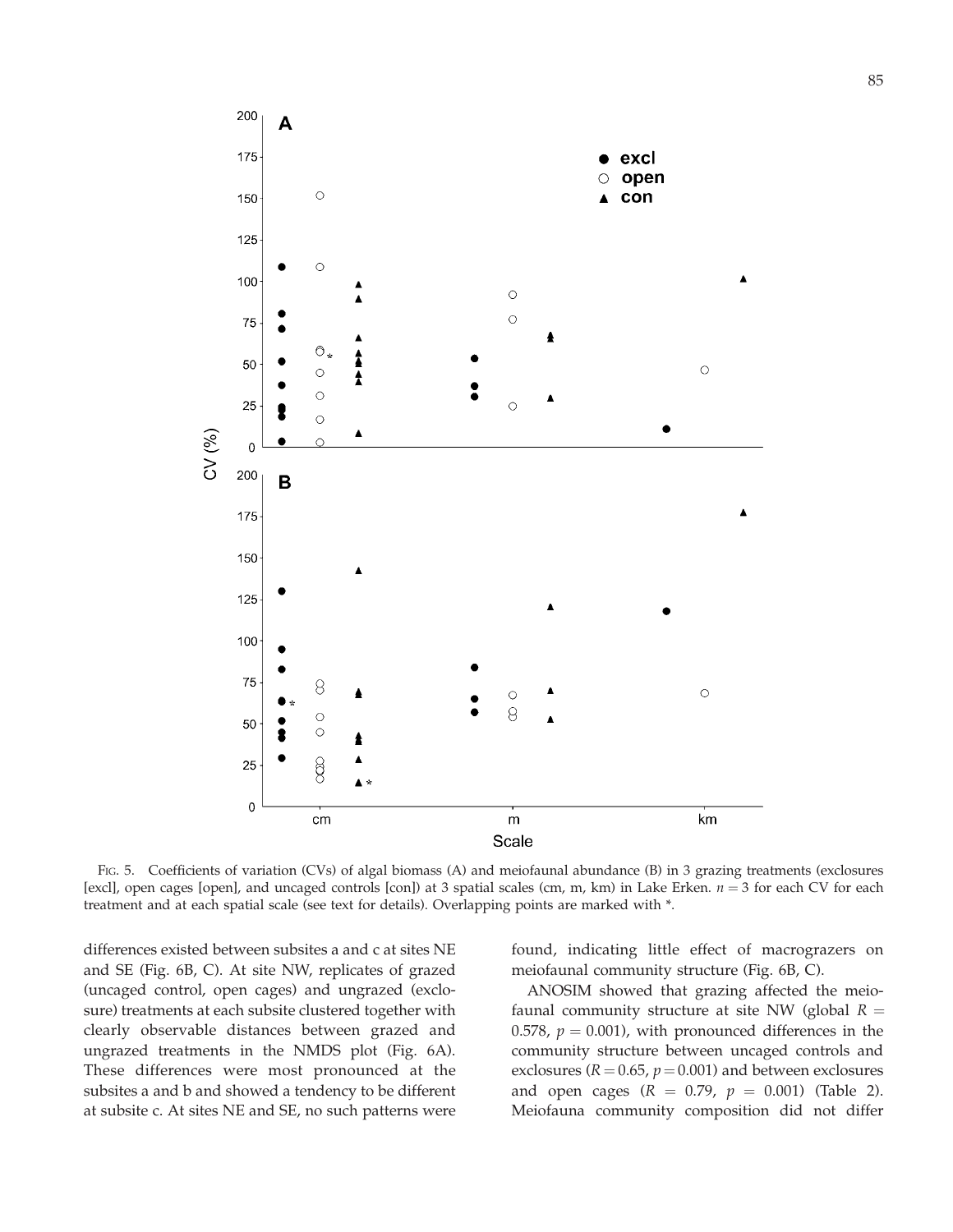

plots of meiofaunal composition in 3 grazing treatments (exclosures [excl], open cages [open], and uncaged controls [con]) within each of 3 subsites (a, b, c) at the NW (A), NE (B), SE (C) sites in Lake Erken. NMDS calculations are based on Bray–Curtis similarity with  $\sqrt{x}$ -transformed abundance  $(\text{ind.}/\text{m}^2)$  data.

between uncaged controls and open cages, indicating no cage artifacts ( $R = 0.16$ ,  $p = 0.17$ ). At sites NE and SE, no differences in the meiofaunal community composition were found among treatments. Meiofaunal community structure differed between subsites at site NW (global  $R = 0.728$ ,  $p = 0.001$ ), but weak or no differences were found among subsites at sites NE (global  $R = 0.469$ ,  $p = 0.002$ ) and SE (global  $R = 0.182$ ,  $p$  $= 0.08$ ; Table 2). Pairwise comparisons of subsites showed marked differences between all subsites at site NW and differences between subsites a and c ( $R\!=\!0.64$ ,  $p = 0.004$ ) and between subsites b and c ( $R = 0.56$ ,  $p =$ 0.004) at site NE.

#### Discussion

We found generally strong negative effects of macrograzers on algal biomass, but no effect of macrograzers on meiofaunal abundance at the site scale and spatially variable effects at the subsite scale. We found significant differences in algal biomass and meiofaunal abundance among sites and significant interactions between the effects of grazing and spatial scale (subsite) on meiofauna (Table 1). Thus, despite the overall significant main effect of grazing on algal biomass, control of algal biomass by macrograzers varied spatially. Moreover, grazing did not reduce the variability of algal biomass and meiofaunal abundance.

### Grazing effects on algal biomass

Numerous studies on grazer–periphyton interactions have generally shown top-down regulation of periphyton biomass by macrograzers (reviewed in Feminella and Hawkins 1995, Steinman 1996, Hillebrand 2002). Our findings in Lake Erken are consistent with these results and with the results of a previous grazing experiment on periphyton in Lake Erken (Hillebrand and Kahlert 2001). Negative overall effects of grazing on periphyton biomass were present in Lake Erken, but our data clearly pointed out that grazer–periphyton interactions can be spatially variable within a single ecosystem. Spatial differences in grazer effects can result from differences in the Fig. 6. Nonmetric multidimensional scaling (NMDS)<br>bost of meiofarmal composition in 3 grazing treatmentshear (condowns is even), and uneaged controls<br>(exclosures [excl.], open cages [open], and uneaged controls<br>(B), SE (C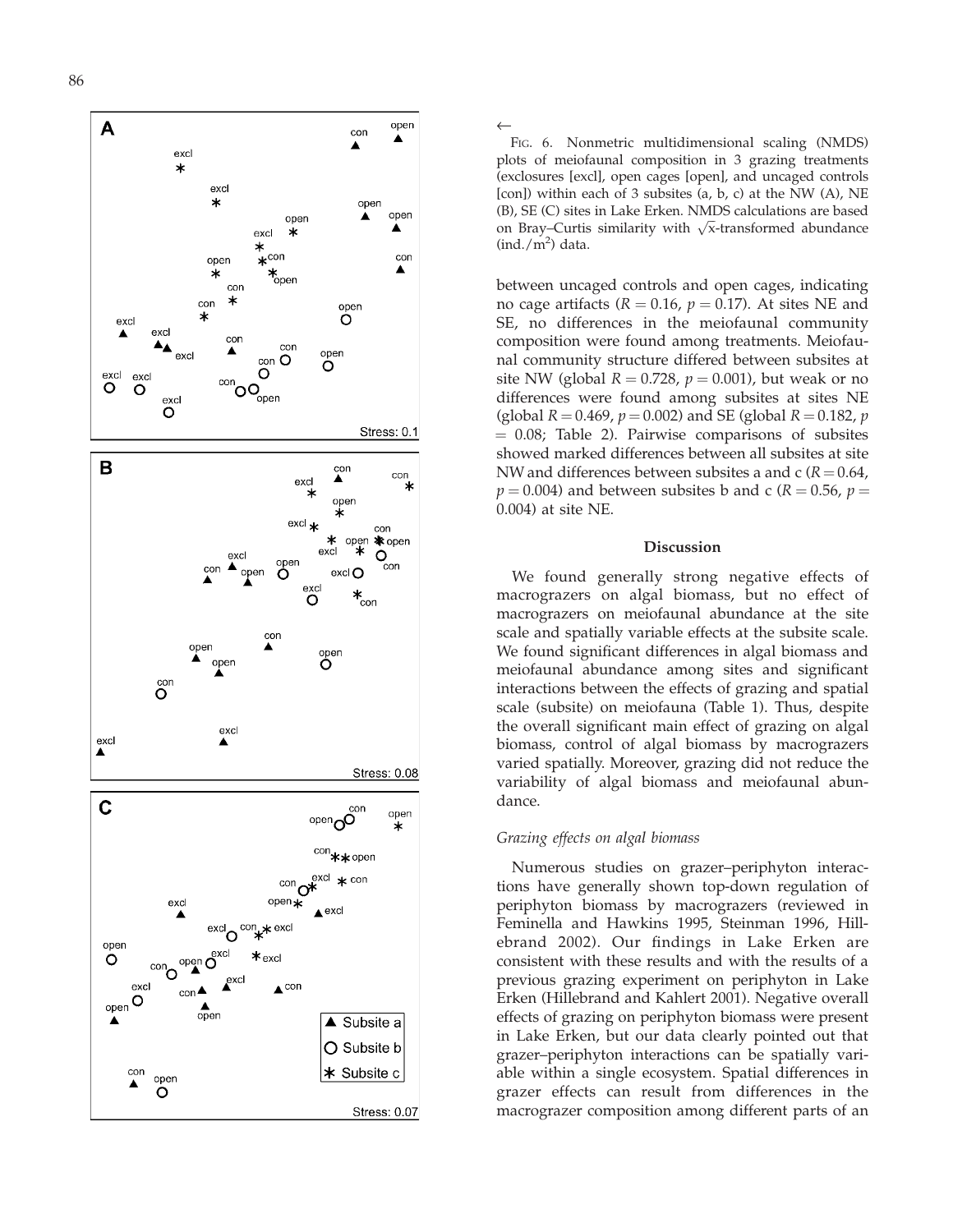TABLE 2. Two-way analyses of similarity on Bray–Curtis similarities with  $\sqrt{x}$ -transformed meiofaunal abundance for 3 sites (NW, NE, SE) in Lake Erken. Factor groups were grazing (exclosures [excl], open cages [open], uncaged controls [con]) and subsites (a, b, c). The global R for each site and factor group and results of a pairwise comparison (R- and p-values) within each factor group (subsite averaged across all grazing groups and grazing averaged across all subsite groups) are shown. n.s.  $=$  not significant,  $* = p$ 0.05, \*\*  $= p < 0.01$ , \*\*\*  $= p < 0.001$ .

|              | Subsites         |       | Grazing                   |                  |       |  |  |
|--------------|------------------|-------|---------------------------|------------------|-------|--|--|
| Factor group | $\boldsymbol{R}$ | n     | Factor group              | $\boldsymbol{R}$ | p     |  |  |
| <b>NW</b>    |                  |       | <b>NW</b>                 |                  |       |  |  |
| Global       | 0.728            | ***   | Global                    | 0.578            | ***   |  |  |
| $a \times b$ | 0.77             | **    | $\cos \times \text{excl}$ | 0.65             | ***   |  |  |
| $b \times c$ | 0.96             | ***   | $con \times open$         | 0.16             | n.s.  |  |  |
| $a \times c$ | 0.72             | ***   | $excl \times open$        | 0.79             | $***$ |  |  |
| NE.          |                  |       | <b>NE</b>                 |                  |       |  |  |
| Global       | 0.469            | $**$  | Global                    | 0.091            | n.s.  |  |  |
| $a \times b$ | 0.25             | n.s.  | $\cos \times \text{excl}$ | 0.19             | n.s.  |  |  |
| $b \times c$ | 0.56             | **    | $con \times open$         | 0.00             | n.s.  |  |  |
| $a \times c$ | 0.64             | $***$ | $excl \times open$        | 0.05             | n.s.  |  |  |
| SE           |                  |       | SE                        |                  |       |  |  |
| Global       | 0.182            | n.s.  | Global                    | $-0.108$         | n.s.  |  |  |
| $a \times b$ | $-0.05$          | n.s.  | $\cos \times \text{excl}$ | $-0.07$          | n.s.  |  |  |
| $b \times c$ | 0.14             | n.s.  | $con \times open$         | $-0.28$          | n.s.  |  |  |
| $a \times c$ | 0.46             | *     | $excl \times open$        | 0.09             | n.s.  |  |  |

ecosystem. These differences can, in turn, be influenced by environmental conditions to which organisms might have adapted. If macrograzer communities differ, then the effect of different grazer types (different mouthpart morphologies or grazing strategies) can lead to differences in the effects of grazing on periphyton biomass and physiognomic complexity (Steinman 1996). In systems with homogeneously distributed grazer abundances or similar grazer community compositions (e.g., our study), the outcome of grazing effects can vary because of factors influencing the efficiency or altering the behavior of macrograzers. For example, nonlethal predator effects alter herbivore behavior and activity and, thus, may reduce grazing pressure on periphyton (Power 1992, McCollum et al. 1998, Diehl et al. 2000, Turner et al. 2000, McIntosh et al. 2004). Physical disturbance, such as flow velocity in streams or wave action in lakes, can influence macrograzer efficiency and is a likely explanation for the kilometer-scale variability in grazing effects among sites in our study. DeNicola and McIntire (1991) examined grazer effects on periphyton in artificial stream channels and showed that stream gastropods reduce periphyton biomass more on sheltered substrates than on substrates exposed to high flow velocity. A similar mechanism also might explain the large differences in grazing effects among sites in Lake Erken. Macrograzers at the wind-exposed site SE might have been affected by more frequent and intense disturbances than grazers at the more sheltered sites NW and NE, resulting in less intense grazing effects on algal biomass and meiofaunal abundance at site SE than at sites NW or NE.

## Effects of grazing on meiofauna

Macrograzers had less effect on meiofaunal abundance and composition than on algal biomass. The effects of macrograzers on meiofauna also were spatially variable, indicating that other factors might be important regulators of meiofauna communities. Several factors might directly or indirectly influence the abundance and the composition of epilithic meiofauna communities. From the point of view of meiofauna, periphyton has 2 main functions: 1) periphyton is a habitat, and 2) some periphyton components, in particular algae (diatoms), bacteria, and detritus, are the basic food resources of nonpredatory meiofauna. If grazing affects either of these functions, meiofauna will be affected by macrograzer activity.

The role of periphyton as a habitat for meiofauna (some authors have considered meiofauna to be part of the periphyton) has been little studied, but a few studies supply evidence for such a function. Peters and Traunspurger (2005) investigated epilithic meiofaunal abundance and community composition in a large number of different lake ecosystems (including Lake Erken) and showed that meiofauna are highly abundant and diverse in the periphyton. Peters and Traunspurger (2005) found a strong positive relationship between periphyton biomass (considered as an estimator of habitat size) and meiofaunal abundance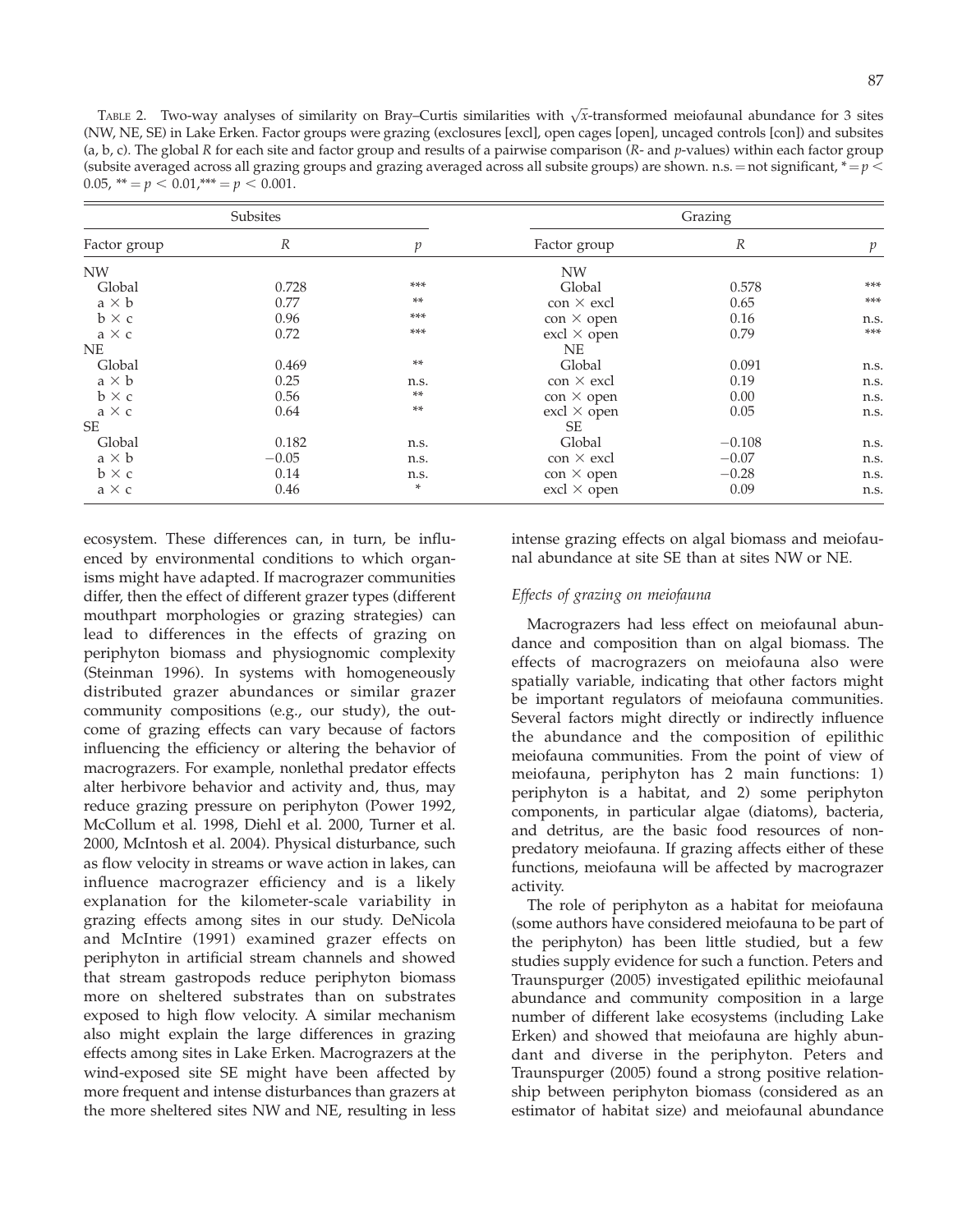(Spearman rank correlations for data from Lake Erken at similar subsites to those in our study,  $n = 9$ ; meiofauna vs Chl a:  $r = 0.93$ ,  $p < 0.001$ , meiofauna vs organic matter:  $r = 0.80$ ,  $p < 0.01$ ), and they interpreted these results as indicating the importance of habitat size, in accordance with earlier studies (Nagle 1968, Hall and Bell 1988, Danovaro and Fraschetti 2002, Peters et al. 2005).

The role of periphyton as a food resource for meiofauna has not yet been investigated in detail, but studies dealing with meiofaunal grazing on microorganisms in soft sediments clearly indicate that meiofauna feed on microorganisms (diatoms, bacteria, protozoa) (Montagna 1995, Bott 1996, Bott and Borchardt 1999). Therefore, macrograzer-induced changes in the physiognomic complexity (Lowe and Hunter 1988), biomass, and composition of the periphyton (Hunter 1980, Lowe and Hunter 1988, Hillebrand et al. 2002, Hillebrand 2003) might indirectly affect the associated meiofauna. On the other hand, several benthic macrograzers (e.g., snails, certain mayflies species) are able to consume the complete periphyton community (Hunter 1980, Hunter and Russel-Hunter 1983, Barnese et al. 1990, Diaz Villanueva et al. 2004) and, thus, will directly influence meiofaunal density and composition. If such grazers ingest or remove most of the vertical strata of the periphyton, meiofaunal organisms also will be ingested or removed. Some of these grazer types (in particular snails) were most abundant at site NW, where grazing led to a marked reduction of algal biomass (habitat size reduction) and meiofaunal abundance and a change in the meiofaunal community structure. The large number of snails at subsites a and b of site NW might explain the large differences between grazed and ungrazed treatments at these subsites.

Other important factors, such as predation, certainly influence meiofaunal abundance and community structure. Predator–prey interactions have been scarcely studied in soft sediments and completely neglected on hard substrates. Thus, it is unclear whether certain macroinvertebrate species prey upon epilithic meiofauna. We cannot completely exclude possible effects of very small predators (e.g., tanypod chironomids, small crustaceans, or leeches) in our experiment, but we are able to exclude the effects of large macroinvertebrate predators known to prey upon sediment meiofauna (Coull 1990, Lancaster and Robertson 1995, Schmid and Schmid-Araya 2002, Beier et al. 2004). Our results suggest that macrograzers affected periphytic meiofauna, but this effect seems to be highly variable on different spatial scales. The factors causing the spatial variability of macrograzer effects on algal biomass (see Grazing effects on algal biomass) probably will also influence the effects of macrograzers on meiofaunal communities.

## Spatial variability of periphyton biomass and meiofaunal abundance

The biomass of benthic algae varies dramatically on different scales (Goldsborough 1994, Saburova et al. 1995, Kahlert et al. 2002, our study). The various causes of this variability include differences in hydrodynamics, light, nutrients, substrate characteristics (size, texture, exposure), disturbance, and biotic interactions such as grazing (Cattaneo 1990, Hart 1992, Ledger and Hildrew 1998, Rosemond et al. 2000, Guichard et al. 2001, Kahlert et al. 2002). The abundance and community composition of meiofauna living in the periphyton also are highly variable among and within lake systems (Peters and Traunspurger 2005, our study). Epilithic meiofauna depend on periphyton biomass accumulated on hard substrates and, therefore, are indirectly affected by factors controlling periphyton biomass. These factors act on different spatial scales and interact with other factors on higher or lower scales. We do not have direct evidence to define the main factors causing the variability among sites and subsites in Lake Erken, but our experimental design allows us to discuss some of the most important mechanisms. We assume that the variability of algal biomass, meiofaunal abundance, and macrograzer efficiency was not simply a consequence of macrograzer community composition because we found only weak differences in grazer communities among sites. We measured macrograzer abundance and composition only once during our experiment, but the composition matched previous results from Lake Erken (Hillebrand and Kahlert 2001) and presumably represents the natural variation found within the lake in summer. The similar macrograzer abundance at all 3 sites did not result in similar grazing pressure, and sites with similar macrograzer fauna did not have similar reductions in algal biomass. Moreover, the spatial variability in algal biomass and meiofaunal abundance was present in all treatments, including macrograzer-free exclosures (significant variability among sites and not among subsites within sites; Table 1), although the communities shared the same preexperimental colonization history and did not differ in microtopography.

A variety of site characteristics other than grazing could have affected the trajectories of periphyton biomass development and, subsequently, meiofaunal abundance and community composition. Differences in wind exposure and ensuing currents and wave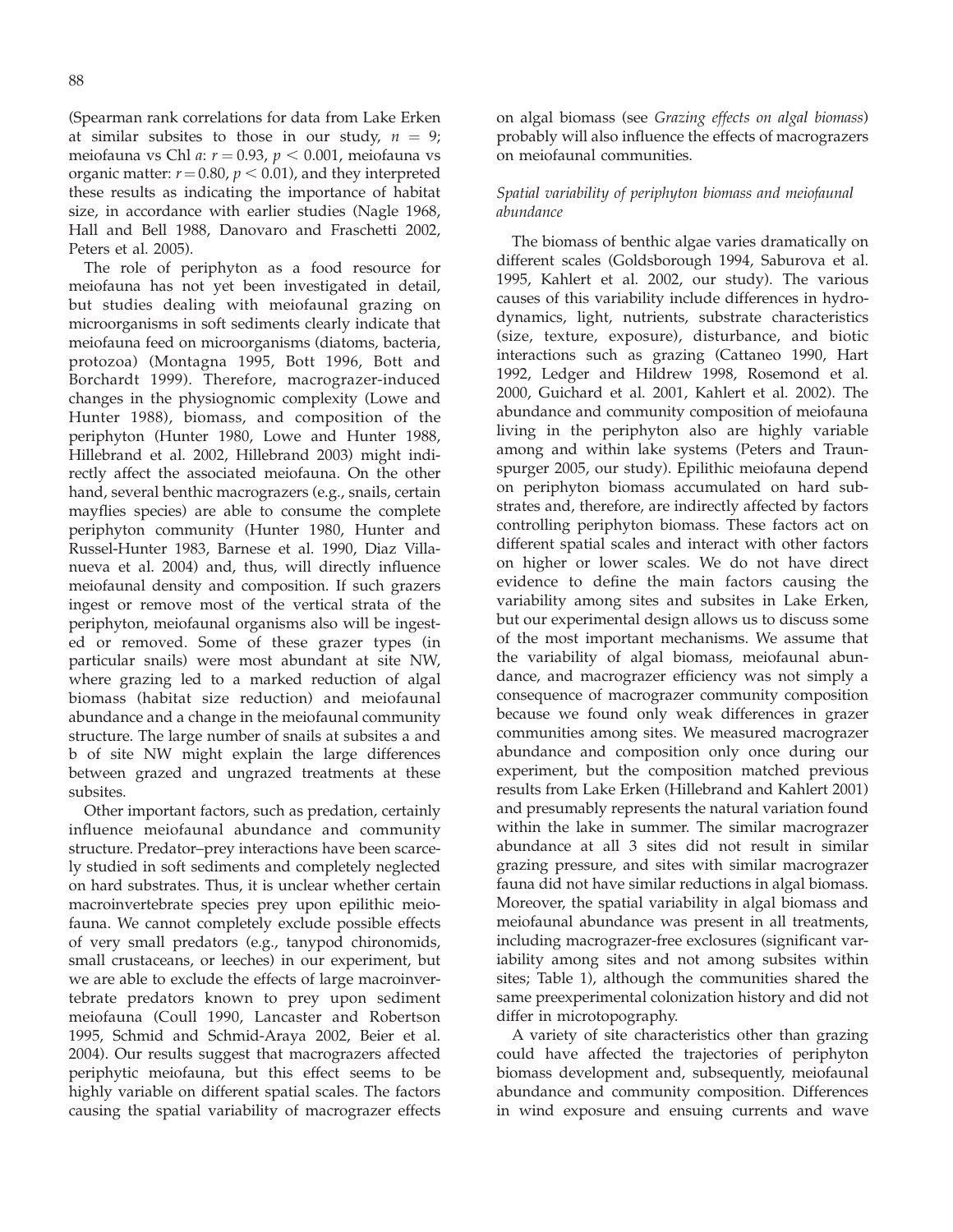action among the sites certainly would be important, as was previously shown for Lake Erken (Kahlert et al. 2002). Wave action and currents can positively affect periphyton biomass directly by enhancing water renewal and, thus, nutrient availability (Cattaneo 1990). Wave action and currents also can reduce periphyton biomass because of high shear stress (Young 1945, Kairesalo 1983). Other characteristics that vary at spatial scales of meters and kilometers, such as light exposure (Hillebrand and Kahlert 2001) or surrounding vegetation (Harrison and Hildrew 2001), will contribute to the variability in periphyton biomass at scales of meters to kilometers. In addition to heterogeneity in abiotic characteristics of the environment, habitat choice of predators may affect spatial heterogeneity of algae and macrograzers by changing macrograzer presence and behavior (see Grazing effects on algal biomass).

The effects of macrograzers on the heterogeneity of the periphyton resource have different implications at small spatial scales (equivalent to the range of individuals) and large spatial scales (equivalent to the effects of the macrograzer population). For example, decapod grazers reduce small-scale patchiness in algal communities, but increase large-scale patchiness (Pringle 1996). At the individual level, the effect of a macrograzer depends on the spatial and temporal distribution of its grazing activities (i.e., grazing tracks). The variability in algal biomass and diversity increased with increasing densities of a snail grazer, but not of a crustacean grazer, because of behavioral differences in spatial grazing patterns (Sommer 1999, 2000). At the population level, individual grazing behavior is integrated over space and time, and the resulting spatial heterogeneity will be density dependent. At low grazer densities, differences in individual grazing tracks may persist and create high spatial heterogeneity. At high grazer densities, individual grazer tracks will overlap and reduce spatial heterogeneity (Gelwick and Matthews 1997, Poff and Nelson-Baker 1997, Hillebrand et al. 2000). In our experiments, low densities of grazing organisms or equal spatial distribution of grazing pressure may explain the absence of effects on the variability of algal biomass and meiofaunal abundance. However, visual inspection of the tiles revealed strong differences in grazing pressure and distinct grazing tracks at different sites. These observations are based on too few data to be generalized. Moreover, heterogeneity in the effects of macrograzers on algal biomass and meiofauna may have a temporal component in addition to the spatial component investigated in our study, and this component should be included in future studies.

#### Acknowledgements

We are indebted to Ingrid Gerdin and Monika Feiling for help with field work and sampling, and to Christa and Karl Hillebrand for the construction of the cages. Karen A. Brune edited the English of the manuscript. Two anonymous referees made helpful comments on an earlier version of the manuscript that improved it considerably.

#### Literature Cited

- ADAMICKA, P. S. 1991. A food schedule for Cottus gobio L. (Pisces) in Oberer Seebach, Ritrodat-Lunz study area, Austria. Verhandlungen der Internationalen Vereinigung für theoretische und angewandte Limnologie 24:1941– 1943.
- BARNESE, L. E., R. L. LOWE, AND R. D. HUNTER. 1990. Comparative grazing efficiency of pulmonate and prosobranch snails. Journal of the North American Benthological Society 9:35–44.
- BEIER, S., M. BOLLEY, AND W. TRAUNSPURGER. 2004. Predatorprey interactions between Dugesia gonocephala and freeliving nematodes. Freshwater Biology 49:77–86.
- BOTT, T. L. 1996. Algae in microscopic food webs. Pages 574– 608 in R. J. Stevenson, M. L. Bothwell, and R. L. Lowe (editors). Algal ecology. Freshwater benthic ecosystems. Academic Press, San Diego, California.
- BOTT, T. L., AND M. A. BORCHARDT. 1999. Grazing of protozoa, bacteria, and diatoms by meiofauna in lotic epibenthic communities. Journal of the North American Benthological Society 18:499–513.
- CATTANEO, A. 1990. The effect of fetch on periphyton spatial variation. Hydrobiologia 206:1–10.
- CATTANEO, A., AND B. MOUSSEAU. 1995. Empirical analysis of removal rate of periphyton by grazers. Oecologia (Berlin) 103:249–254.
- CHAPMAN, M. G., AND A. J. UNDERWOOD. 1999. Ecological patterns in multivariate assemblages: information and interpretation of negative values in ANOSIM tests. Marine Ecology Progress Series 180:257–265.
- CLARKE, K. R. 1993. Nonparametric multivariate analyses of changes in community structure. Australian Journal of Ecology 18:117–143.
- CLARKE, K. R., AND R. H. GREEN. 1988. Statistical design and analysis for a ''biological effects'' study. Marine Ecology Progress Series 46:213–226.
- CLARKE, K. R., AND R. M. WARWICK. 2001. Changes in marine communities: an approach to statistical analysis and interpretation. PRIMER-E, Plymouth, UK.
- COOPER, S. D., L. BARMUTA, O. SARNELLE, K. KRATZ, AND S. DIEHL. 1997. Quantifying spatial heterogeneity in streams. Journal of the North American Benthological Society 16:174–188.
- COULL, B. C. 1990. Are members of the meiofauna food for higher trophic levels? Transactions of the American Microscopical Society 109:233–246.
- DANOVARO, R., AND S. FRASCHETTI. 2002. Meiofaunal vertical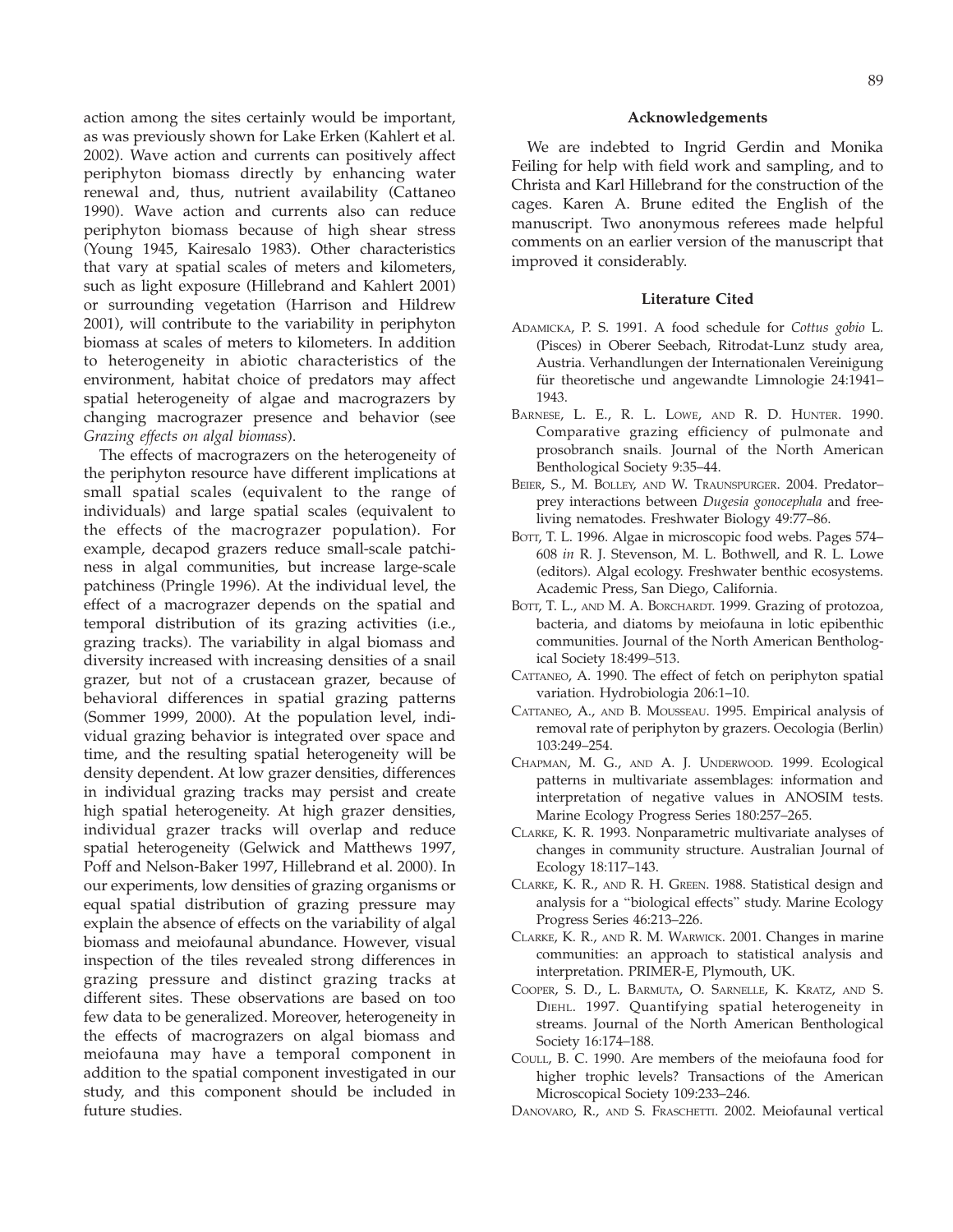zonation on hard-bottoms: comparison with soft-bottom meiofauna. Marine Ecology Progress Series 230:159–169.

- DENICOLA, D. M., AND C. D. MCINTIRE. 1991. Effects of hydraulic refuge and irradiance on grazer–periphyton interactions in laboratory streams. Journal of the North American Benthological Society 10:251–262.
- DIAZ VILLANUEVA, V., R. ALBARINO, AND B. MODENUTTI. 2004. Grazing impact of two aquatic invertebrates on periphyton from an Andean-Patagonian stream. Archiv für Hydrobiologie 159:455–471.
- DIEHL, S., S. D. COOPER, K. W. KRATZ, R. M. NISBET, S. K. ROLL, S. W. WISEMAN, AND T. M. JENKINS. 2000. Effects of multiple, predator-induced behaviors on short-term producer–grazer dynamics in open systems. American Naturalist 156:293–313.
- FEMINELLA, J. W., AND C. P. HAWKINS. 1995. Interactions between stream herbivores and periphyton: a quantitative analysis of past experiments. Journal of the North American Benthological Society 14:465–509.
- FEMINELLA, J. W., AND K. W. STEWART. 1986. Diet and predation by three leaf-associated stoneflies (Plecoptera) in an Arkansas mountain stream. Freshwater Biology 16:521– 538.
- GELWICK, F. P., AND W. J. MATTHEWS. 1997. Effects of algivorous minnows (Campostoma) on spatial and temporal heterogeneity of stream periphyton. Oecologia (Berlin) 112: 386–392.
- GOLDSBOROUGH, L. G. 1994. Heterogeneous spatial distribution of periphytic diatoms on vertical artificial substrata. Journal of the North American Benthological Society 13: 223–236.
- GUICHARD, F., E. BOURGET, AND J. L. ROBERT. 2001. Scaling the influence of topographic heterogeneity on intertidal benthic communities: alternate trajectories mediated by hydrodynamics and shading. Marine Ecology Progress Series 217:27–41.
- HAKENKAMP, C. C., AND M. A. PALMER. 2000. The ecology of hyporheic meiofauna. Pages 307–336 in J. J. Jones and P. J. Mulholland (editors). Streams and ground waters. Academic Press, New York.
- HALL, M. O., AND S. S. BELL. 1988. Response of small motile epifauna to complexity of epiphytic algae on seagrass blades. Journal of Marine Research 46:613–630.
- HARRISON, S. S. C., AND A. G. HILDREW. 1998. Patterns in the epilithic community of a lake littoral. Freshwater Biology 39:477–492.
- HARRISON, S. S. C., AND A. G. HILDREW. 2001. Epilithic communities and habitat heterogeneity in a lake littoral. Journal of Animal Ecology 70:692–707.
- HART, D. D. 1992. Community organization in streams: the importance of species interactions, physical factors, and chance. Oecologia (Berlin) 91:220–228.
- HILDREW, A. G., C. R. TOWNSEND, AND A. HASHAM. 1985. The predatory Chironomidae of an iron-rich stream: feeding ecology and food web structure. Ecological Entomology 10:403–413.
- HILLEBRAND, H. 2002. Top-down versus bottom-up control of autotrophic biomass—a meta-analysis on experiments

with periphyton. Journal of the North American Benthological Society 21:349–369.

- HILLEBRAND, H. 2003. Opposing effects of grazing and nutrients on diversity. Oikos 100:592–600.
- HILLEBRAND, H., AND M. KAHLERT. 2001. Effect of grazing and nutrient supply on periphyton biomass and nutrient stoichiometry in habitats of different productivity. Limnology and Oceanography 46:1881–1898.
- HILLEBRAND, H., M. KAHLERT, A.-L. HAGLUND, U. BERNINGER, S. NAGEL, AND S. WICKHAM. 2002. Control of microbenthic communities by grazing and nutrient supply. Ecology 83: 2205–2219.
- HILLEBRAND, H., B. WORM, AND H. K. LOTZE. 2000. Marine microbenthic community structure regulated by nitrogen loading and grazing pressure. Marine Ecology Progress Series 5:27–38.
- HUNTER, R. D. 1980. Effects of grazing on the quantity and quality of freshwater Aufwuchs. Hydrobiologia 69:251– 259.
- HUNTER, R. D., AND W. D. RUSSEL-HUNTER. 1983. Bioenergetic and community changes in intertidal Aufwuchs grazed by Littorina littorea. Ecology 64:761–769.
- KAHLERT, M., A. T. HASSELROT, H. HILLEBRAND, AND K. PETTERSSON. 2002. Spatial and temporal variation in the biomass and nutrient status of epilithic algae in Lake Erken, Sweden. Freshwater Biology 47:1191–1215.
- KAIRESALO, T. 1983. Dynamics of epiphytic communities on Equisetum fluviatile L.: response to short-term variation in environmental conditions. Pages 153–160 in R. G. Wetzel (editors). Periphyton of freshwater ecosystems. Dr W. Junk, The Hague, The Netherlands.
- KAWATA, M., M. HAYASHI, AND T. HARA. 2001. Interactions between neighboring algae and snail grazing in structuring microdistribution patterns of periphyton. Oikos 92:404–416.
- LAMBERTI, G. A., AND V. H. RESH. 1983. Stream periphyton and insect herbivores: an experimental study of grazing by a caddisfly population. Ecology 64:1124–1135.
- LANCASTER, J., AND A. L. ROBERTSON. 1995. Microcrustacean prey and macroinvertebrate predators in a stream foodweb. Freshwater Biology 34:123–134.
- LEDGER, M. E., AND A. G. HILDREW. 1998. Temporal and spatial variation in the epilithic biofilm of an acid stream. Freshwater Biology 40:655–670.
- LOWE, R. L., AND R. D. HUNTER. 1988. Effect of grazing by Physa integra on periphyton community structure. Journal of the North American Benthological Society 7: 29–36.
- MCCOLLUM, E. W., L. B. CROWDER, AND S. A. MCCOLLUM. 1998. Complex interactions of fish, snails, and littoral zone periphyton. Ecology 79:1980–1994.
- MCCORMICK, P. V., AND R. J. STEVENSON. 1989. Effects of snail grazing on benthic algal community structure in different nutrient environments. Journal of the North American Benthological Society 8:162–172.
- MCINTOSH, A. R., B. L. PECKARSKY, AND B. W. TAYLOR. 2004. Predator-induced resource heterogeneity in a stream food web. Ecology 85:2279–2290.